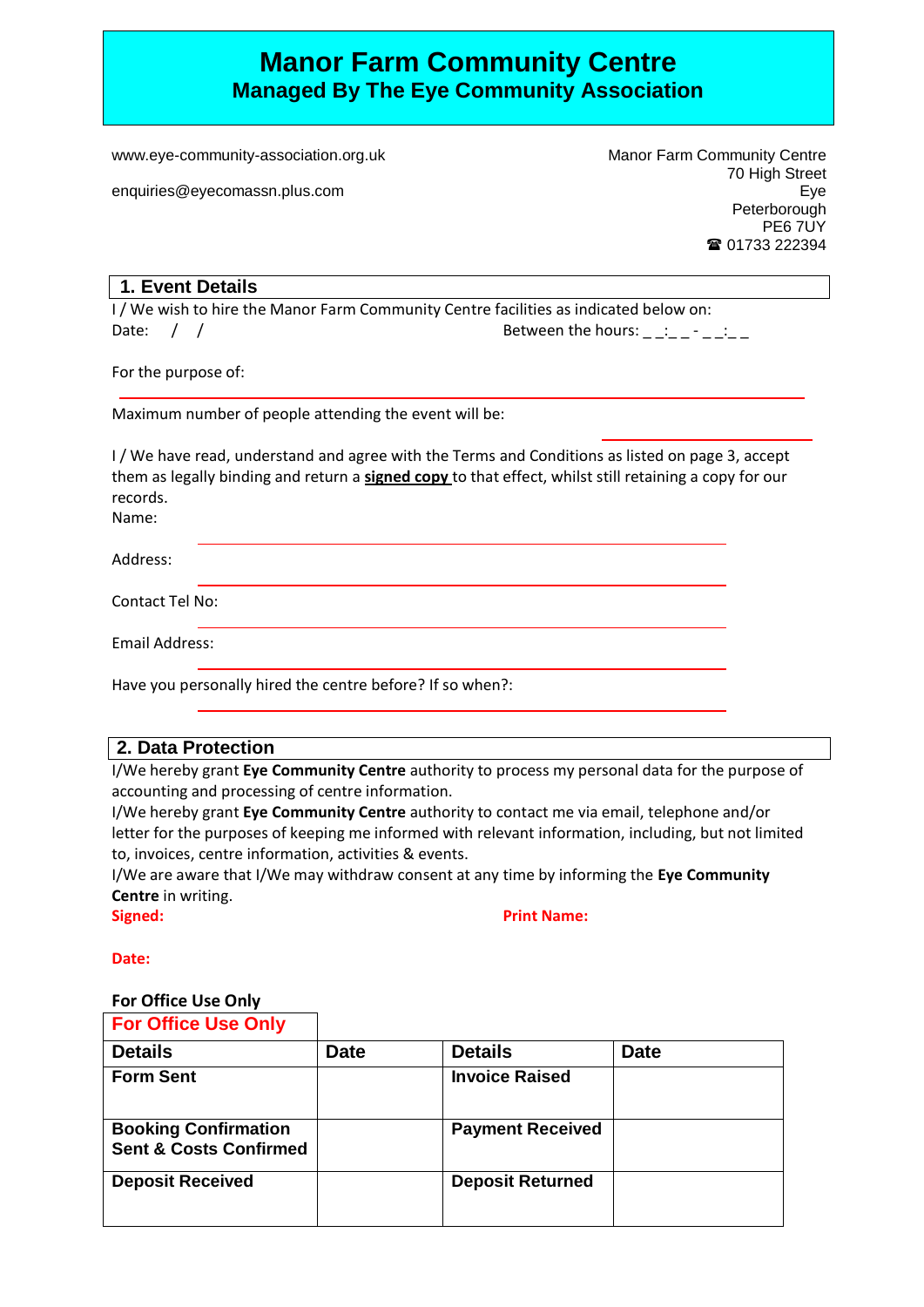# **3. Deposit Information**

An initial returnable deposit of £100 (which is in addition to the total below) needs to be enclosed with the booking form to confirm your booking. A risk assessment will then be undertaken against this hire before it is formally accepted.

A booking confirmation letter will be sent out to you within 5 days of receiving your completed booking form and deposit.

For larger ticketed, public events, we may require a larger deposit - Up to £500.00.

The total returnable deposit will be returned to you within 7 days after the event provided the Terms and Conditions have been met.

**Deposits can be made by cash, cheque or BACS payment. Bank details for DEPOSITS ONLY are: Eye Community Association**

**Sort Code: 20 67 37**

**Account No: 70986941**

#### **4. Hire Fees**

| Hall           |  |
|----------------|--|
| Lounge         |  |
| <b>Kitchen</b> |  |
| <b>Bar</b>     |  |
| Stewarding**   |  |
| <b>Total</b>   |  |

**\*\*This action and it's cost will be discussed with you, should there be a risk identified.**

## **5. Invoice and Payment**

An invoice for the agreed total will be forwarded to you approximately one month prior to you event booking. Payment in full should be received no later than 2 weeks prior to the hire date, or the event will automatically be cancelled and any deposits retained.